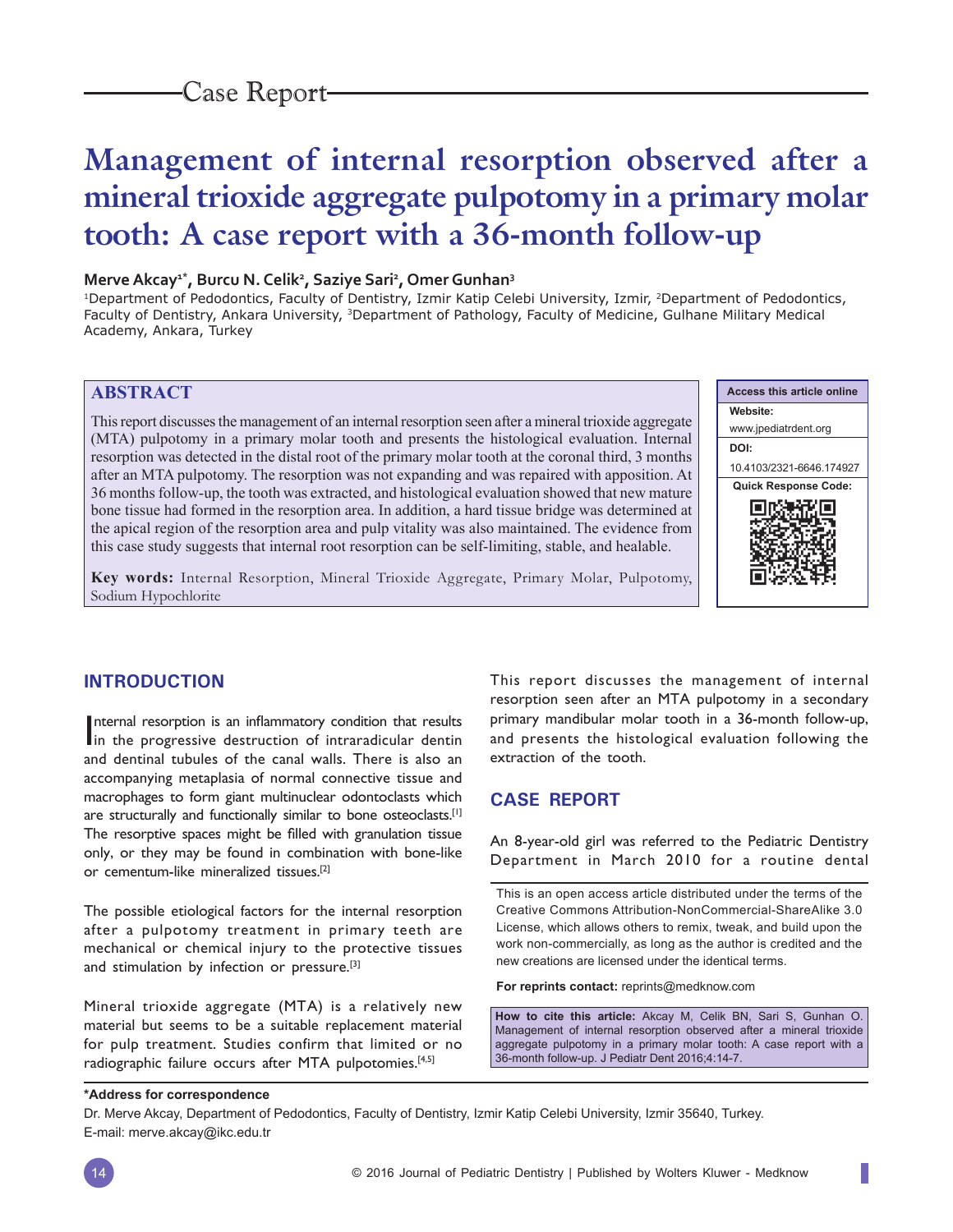examination. Her medical history was noncontributory. A radiographic examination revealed deep dentin caries in the right mandibular second molar [Figure 1a]. Based on these findings, the treatment procedures, and possible discomforts were explained to the parents of the patient.

After administration of local anesthesia (Aventis, Istanbul, Turkey), the tooth was isolated with a rubber dam. After the cavity preparation, the pulp was exposed mechanically, and it was decided a pulpotomy treatment to the tooth would be the best course due to the perforation diameter and bleeding status. After hemostasis, a cotton pellet saturated with 5% sodium hypochlorite (NaOCI) was applied to disinfect the pulp chamber for 30 s. The pulp chamber was then covered with an MTA paste (white ProRoot MTA; Dentsply, Tulsa, OK, USA). A moistened cotton pellet was placed over the MTA paste, and the tooth was temporarily restored with reinforced zinc oxide eugenol (IRM; Dentsply, Milford, DE) to allow the MTA to set completely. The tooth was restored with a stainless steel crown after 24 h [Figure 1b]. In the first control appointment, internal resorption was detected in the coronal third of the distal root at 3 months [Figure 1c]. The resorption was followed, and it was determined that there was no extension or additional radiographic failure signs in resorption area at 9 months [Figure 1d]. Moreover, hard tissue trabeculation was determined in the resorption area at 12 months [Figure 1e]. At the end of 18, 24, and 32 months follow-up periods, the resorption area was not expanded and was repaired with apposition [Figure 1f-h]. Calcified radiopaque tissue surrounded the pulp tissue. The physiological eruption of the succedaneous permanent tooth was not affected in this process. After 36-month follow-up period, the tooth was extracted for histopathological evaluation when two-thirds of the succedaneous tooth roots had developed. Due to previously reported a high incidence of the internal resorption failures, a short follow-up interval was used to evaluate clinical and radiographic changes in tooth for first 12 months. After that, the clinical and radiographic changes were observed every 6 months in line with the guideline.<sup>[6]</sup> According to the same guideline, the clinician should monitor the internal resorption, removing the affected tooth if perforation causes loss of supportive bone and/or clinical signs of infection and inflammation to hold harmless of the succedaneous tooth. Following extraction, the teeth were immediately immersed in 10% buffered formalin, embedded in paraffin, and serially sectioned through the root canals in a mesiodistal direction using a microtome to obtain sections of 5 μm in thickness. Sections were stained using hematoxylin-eosin and examined under a light microscope. In histological evaluation, hard tissue was observed in the repaired resorption area, and this tissue was formed from new mature bone tissue with a lamellar structure. Osteoblasts were observed around the bone island, and edematous interstitial tissue was observed in the bone structure. The hard tissue bridge, which was composed of cementoid and dentine tissues, was determined at the apical area of the repaired resorption area. Healthy pulp structure characterized by fibrotic connective tissue was observed under the hard tissue bridge [Figure 2].

#### **DISCUSSION**

Pulpotomy failures in primary teeth can be attributed to undiagnosed inflammation in the residual pulp prior to treatment or pulp contamination due to a micro-leakage of restorative material.<sup>[7]</sup> In this case, the failure was



**Figure 1:** (a) A bitewing radiograph before the pulpotomy of a primary mandibular second molar. (b) After the performance of a mineral trioxide aggregate pulpotomy. (c) A 3-month follow-up radiograph of the tooth with internal resorption in the distal root. (d) A 9-month follow-up radiograph of the tooth. Notice there were no extensions or additional radiographic failure signs in the resorption area. (e) A 12-month followup radiograph of the tooth. Notice the hard tissue trabeculation in the resorption area. (f) An 18-month follow-up radiograph of the tooth. (g) A 24-month follow-up radiograph of the tooth. (h) A 32-month follow-up radiograph of the tooth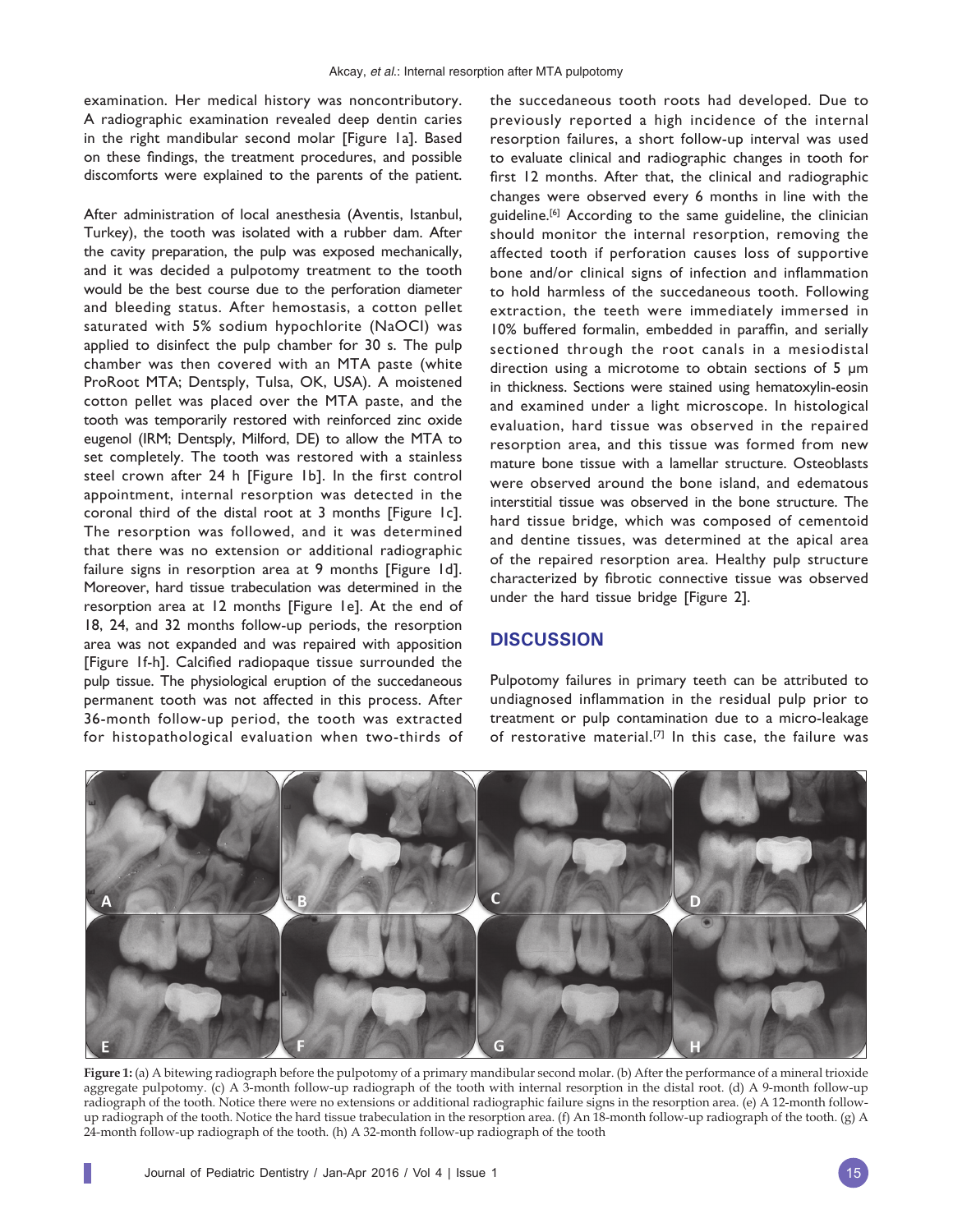

**Figure 2:** (a) General view of the histological section of the primary mandibular second molar (×20). (b) Magnification of a hard tissue bridge formation (arrows) composed of cementoid and dentine tissues under the repaired internal resorption area. Healthy pulp structure characterized by fibrotic connective tissue under the hard tissue bridge (asterisks) (×200). (c) Hard tissue formation in the repaired resorption area (asterisks) (×100). (d) Magnification of the hard tissue, which formed a lamellar structure with new mature bone tissue, in the repaired internal resorption area (arrows). Osteoblasts around the bone island and edematous interstitial tissue in the bone structure (asterisks) (×400)

detected in a tooth restored with stainless steel crowns, thus, eliminating the possibility of contamination due to a poor restoration seal. Due to osteoclastic activity that occurs only in the presence of inflammation and not in healthy pulp,<sup>[8]</sup> the internal resorption observed during the first evaluation probably occurred as a result of an undiagnosed inflammation of the residual pulp in this case.

According to the traditional radiographic criteria, internal resorption has been categorized as a radiographic failure in the literature. However, some authors do not regard internal resorption as a sign of failure. Smith *et al*. [9] claimed that defining osseous changes versus dental changes should be regarded when evaluating the success of a pulpotomy. They did not consider some traditional radiographic failure criteria, as long as the permanent tooth was not affected. Although this approach was not completely accepted by several authors, and they did not include internal resorption in the definition of successful treatment, they proposed that the process did not require intervention and could be left for follow-up observations. During this time, they expected the arrest of the process and the development of calcific metamorphosis, as long as it was not associated with external inflammatory root resorption.<sup>[10]</sup> For this reason, the internal resorption was not treated in this case because the tooth was asymptomatic and did not show any signs of clinical failure. However, internal resorption could continually progress, involve osseous changes, and clinical signs and symptoms could be detected in future follow-up appointments.[4] Therefore, a periodical clinical and radiographic evaluation of the internal resorption was performed to make timely interventions and prevent the permanent successor. During the follow-up period, the resorption area was not expanded but was repaired with calcified radiopaque tissue, and the succedaneous permanent tooth erupted into its proper location without an enamel defect. The arrest of the progression of the internal resorption process by a replacement with calcified material was reported earlier by Smith *et al*. [9] in primary molars pulpotomized with ferric sulfate.

Pulpotomy treatment is based on the assumption that the inflammation is limited to the coronal pulp. The clinical definition of the histological status of the residual pulp is quite difficult.<sup>[10,11]</sup> After the accurate determination of the radicular pulp status, another important factor is the material selection. NaOCI is a powerful antibacterial agent and has been employed in several studies following the mechanical exposure of pulp. Previous studies have demonstrated that the use of NaOCI is nontoxic to pulpal cells and does not inhibit pulpal healing, odontoblastoid cell formation, or dentinal bridge formation. The use of NaOCI was recommended as routine treatment for pulpal tissues following mechanical exposure. Hafez *et al*. [12] support the use of NaOCI for the disinfection and chemical amputation of operative debris, clot, and coagulum debris, and for the establishment of a dentinpulp interface free of organic biofilm before the placement of medicament. Therefore, the antibacterial activity, as well as the fibrin clot and dentin chip removal potency, of NaOCI from the subjacent pulpal tissues may have promoted the healing of the internal resorption in this case.

Studies have shown that MTA is biocompatible and promotes the regeneration of the original tissues when placed in contact with pulp tissue. MTA can set in the presence of moisture and is not affected the presence of blood or exudate, which may have provoked bettersealing properties.<sup>[13,14]</sup> Therefore, MTA can be used in areas where it is nearly impossible to obtain a totally dry environment such as in pulp chambers. In addition, the success of the material has been associated with suppressing the risk of subsequent inflammation when the appropriate contact is provided with the pulp tissue.[4] Due to these excellent physiochemical features of MTA, the healing process may have occurred following the use of this material as a pulpotomy agent. In this case report, the possible contribution of NaOCI application as a pulp chamber antibacterial agent is not clear. Therefore, after disinfection and chemical amputation of the pulp chamber with NaOCI, MTA seems to be the most appropriate material for use as a pulpotomy material because of its better physical and chemical properties, as compared with other pulpotomy materials.